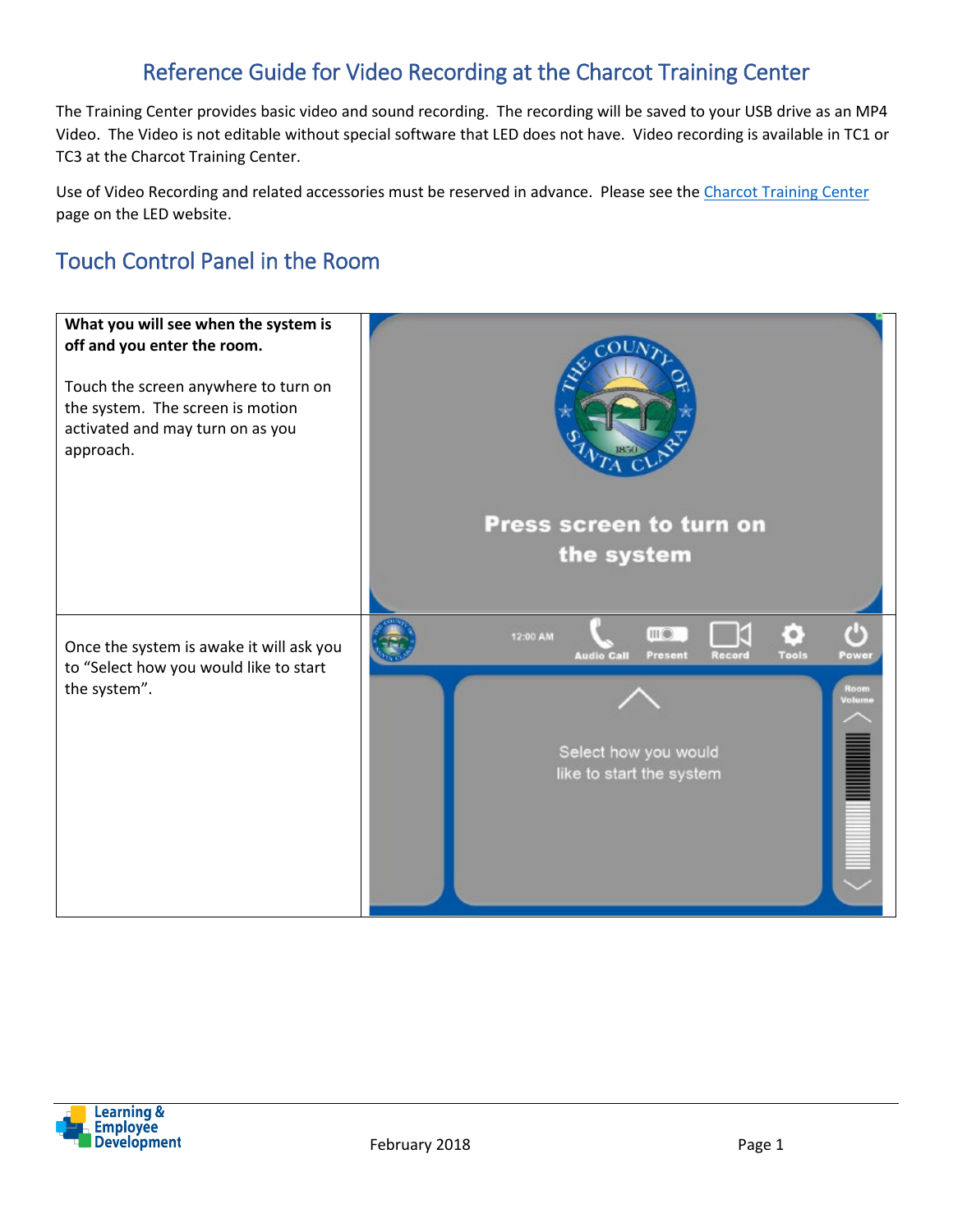| <b>Record/Camera</b>                                                                                                                                        |                                                                                                                                                                           |
|-------------------------------------------------------------------------------------------------------------------------------------------------------------|---------------------------------------------------------------------------------------------------------------------------------------------------------------------------|
| Turn on the Monitor in the<br><b>Control Cabinet.</b> The<br>Monitor will show you what<br>is being recorded.                                               |                                                                                                                                                                           |
| Press the Record icon to use<br>the Video Recording System                                                                                                  | $\Phi$<br>III®<br>12:00 AM<br><b>Audio Call</b><br><b>Record</b><br><b>Tools</b><br>Present<br>Power                                                                      |
| Once you select Record, the<br>Camera Controls will<br>automatically appear.                                                                                | Room<br>Volume<br>Camera Control<br><b>Presets</b><br>Camera<br>Quick Press to recall<br>Œ<br>Press and hold for 3 seconds<br>Ш<br>to save<br><b>Transports</b><br>Layout |
| The D-Pad (image to the<br>right) controls the camera's<br>pan and tilt function. With<br>this control you can move<br>the camera up, down, left,<br>right. |                                                                                                                                                                           |
| The $+$ and $-$ buttons control<br>the camera's zoom.                                                                                                       |                                                                                                                                                                           |

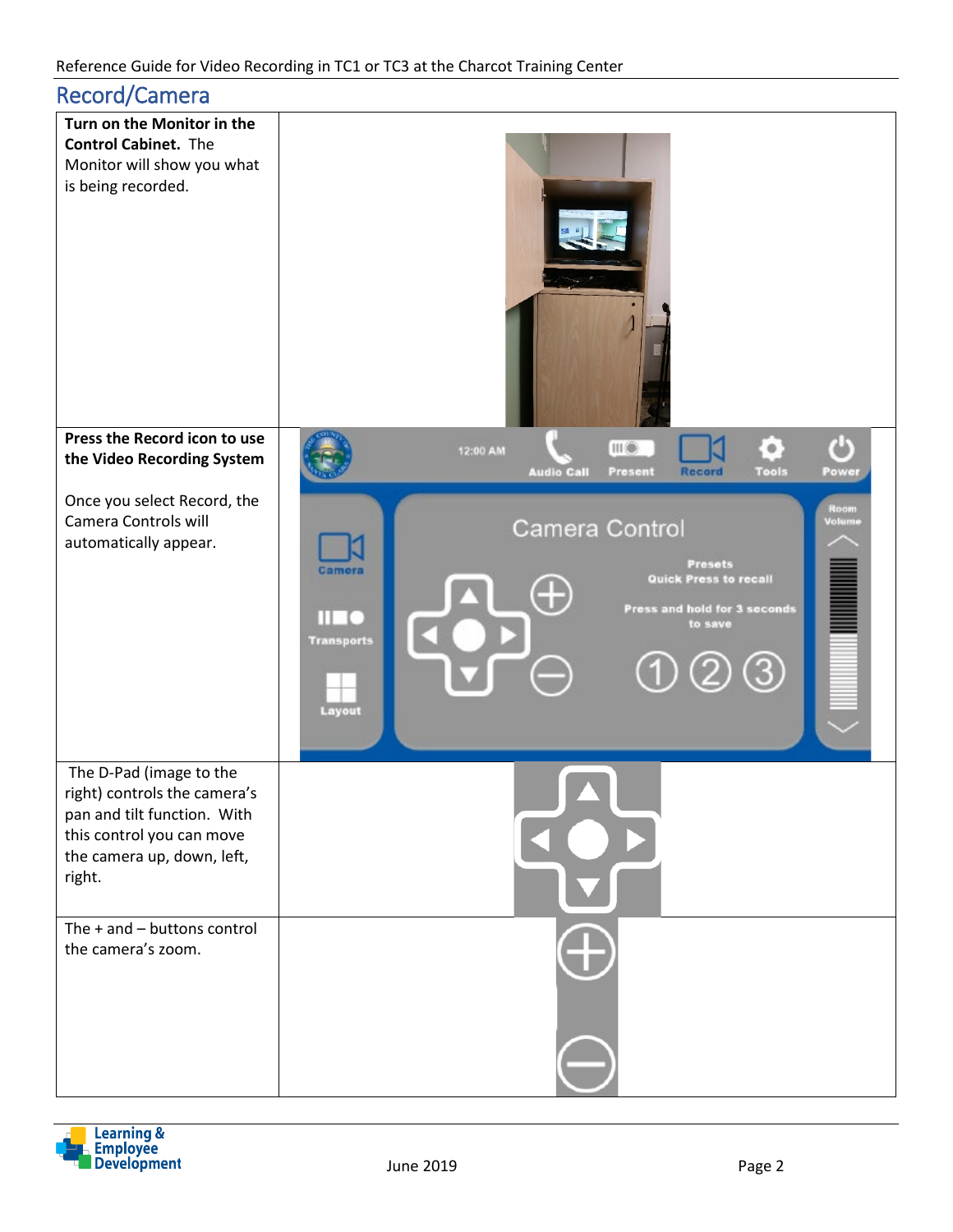#### Reference Guide for Video Recording in TC1 or TC3 at the Charcot Training Center



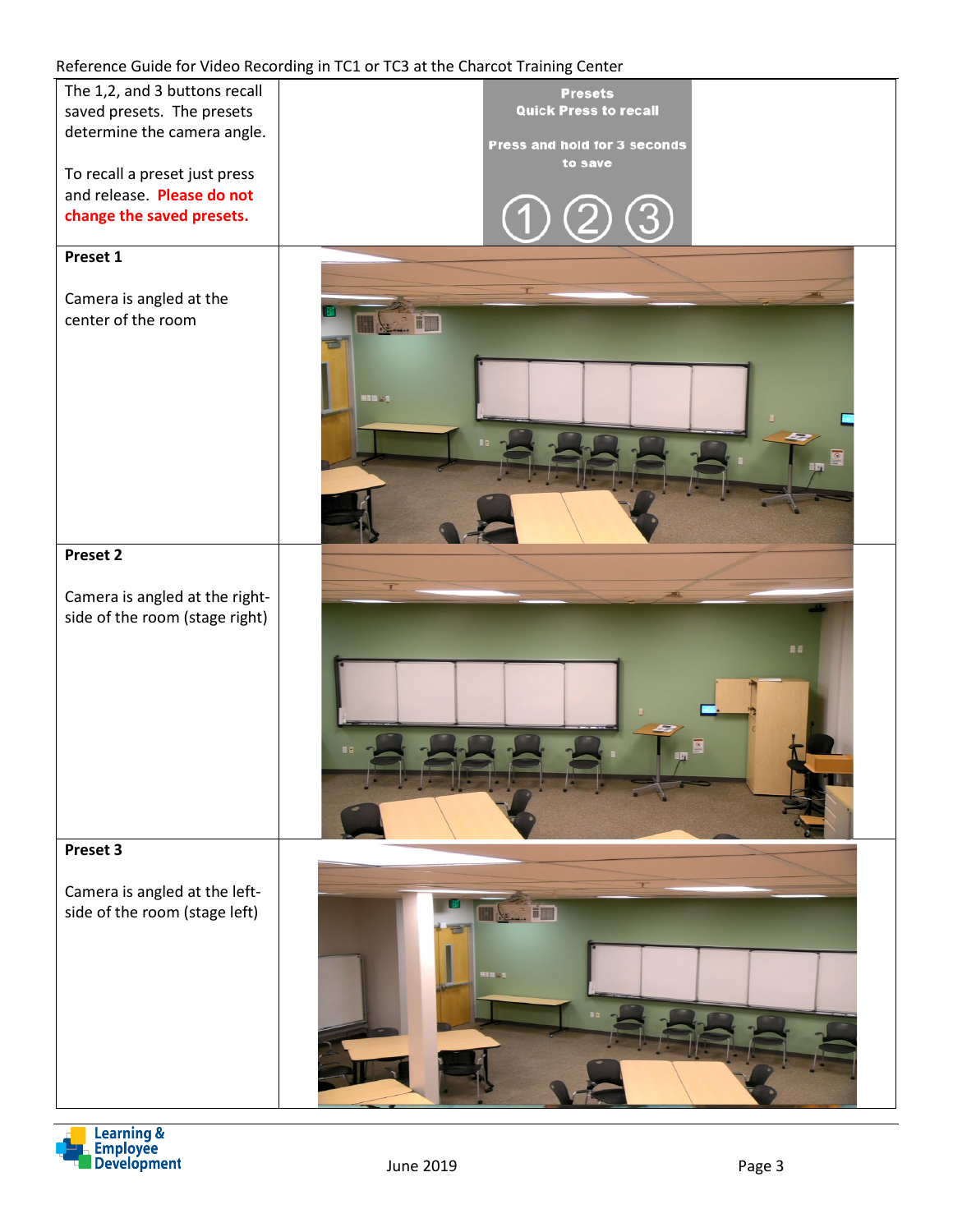#### Layout



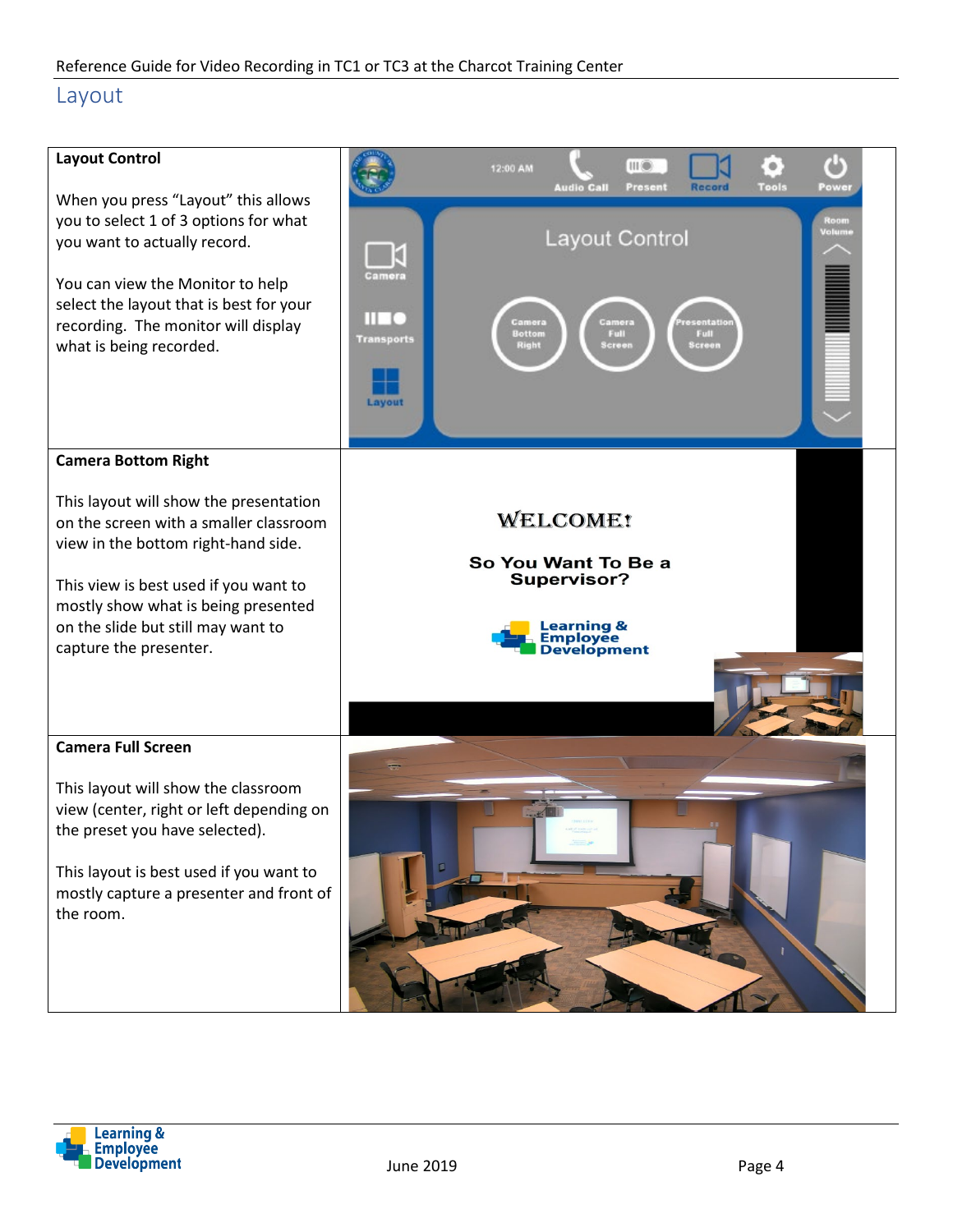| <u>nciclence daide for video necording in Tel of Tes at the charcot framing center</u>                                |                                           |
|-----------------------------------------------------------------------------------------------------------------------|-------------------------------------------|
| <b>Presentation Full Screen</b>                                                                                       |                                           |
| This layout will only show what is being<br>displayed on the screen.                                                  | <b>WELCOME!</b>                           |
| This layout is best used when you want<br>to only capture the sound from a<br>presenter, but the focus will be on the | So You Want To Be a<br><b>Supervisor?</b> |
| slides or whatever is projected onto<br>the screen.                                                                   | Learning &<br>Employee<br>Development     |
|                                                                                                                       |                                           |

## **Transports**

Before you begin recording it is best to set up the camera as you plan to use it the most, you can adjust the Camera Control and Layout as needed during your recording. If you are planning for several adjustment during a recording it would be helpful to have a second person at the control panel to make those camera control and layout changes.

| Insert a USB drive to begin recording.  |                                                 |                                                                             |  |
|-----------------------------------------|-------------------------------------------------|-----------------------------------------------------------------------------|--|
| Please bring your own 8GB-16GB USB      |                                                 |                                                                             |  |
| formatted to FAT32 (normal format).     | <u> pe d</u><br>EXTRON                          | 1111                                                                        |  |
| If you try to record without a USB      |                                                 |                                                                             |  |
| drive the system will stay on record    |                                                 |                                                                             |  |
| for one second and then revert to       | Please DO NOT push any buttons on the equipment |                                                                             |  |
| stop.                                   |                                                 |                                                                             |  |
| <b>Video Transport Control</b>          | 111.08<br>12:00 AM                              |                                                                             |  |
| This page allows you to start a         | <b>Audio Call</b><br>Present                    | Tools<br>Record<br>Power                                                    |  |
| recording by pressing the circle, pause |                                                 |                                                                             |  |
| a recording, and stop a recording by    | <b>Transport Control</b><br>ú                   |                                                                             |  |
| pressing the square.                    | Please use the wireless microphone<br>Camera    |                                                                             |  |
| The Time Recording will show how        |                                                 | <u>Mana</u>                                                                 |  |
| long the recording has been running.    |                                                 |                                                                             |  |
|                                         | <b>Transports</b>                               |                                                                             |  |
| The Time Remaining will show how        |                                                 |                                                                             |  |
| much time the USB has remaining         | <b>Time Recording: HH:MM:SS</b><br>Layout       |                                                                             |  |
| available.                              | <b>Time Remaining: HH:MM:SS</b>                 |                                                                             |  |
| <b>Record Audio</b>                     |                                                 | TC3 - 1 Lavalier                                                            |  |
| If you want to record any sound you     | TC1 - 2 Microphones & 2 Lavaliers               |                                                                             |  |
| must use a microphone.                  | You can have up to 4 people talking             | You can only have one person                                                |  |
| * Make sure the microphone is on        | and being recorded at the same<br>time.         | talking at a time and would have to<br>pass the lavalier to someone else in |  |
| when you are speaking.                  | Lavalier = small microphone that                | order to be heard on the video.                                             |  |
|                                         | can be clipped to your shirt for                |                                                                             |  |
|                                         | hands-free recording.                           |                                                                             |  |
|                                         |                                                 |                                                                             |  |

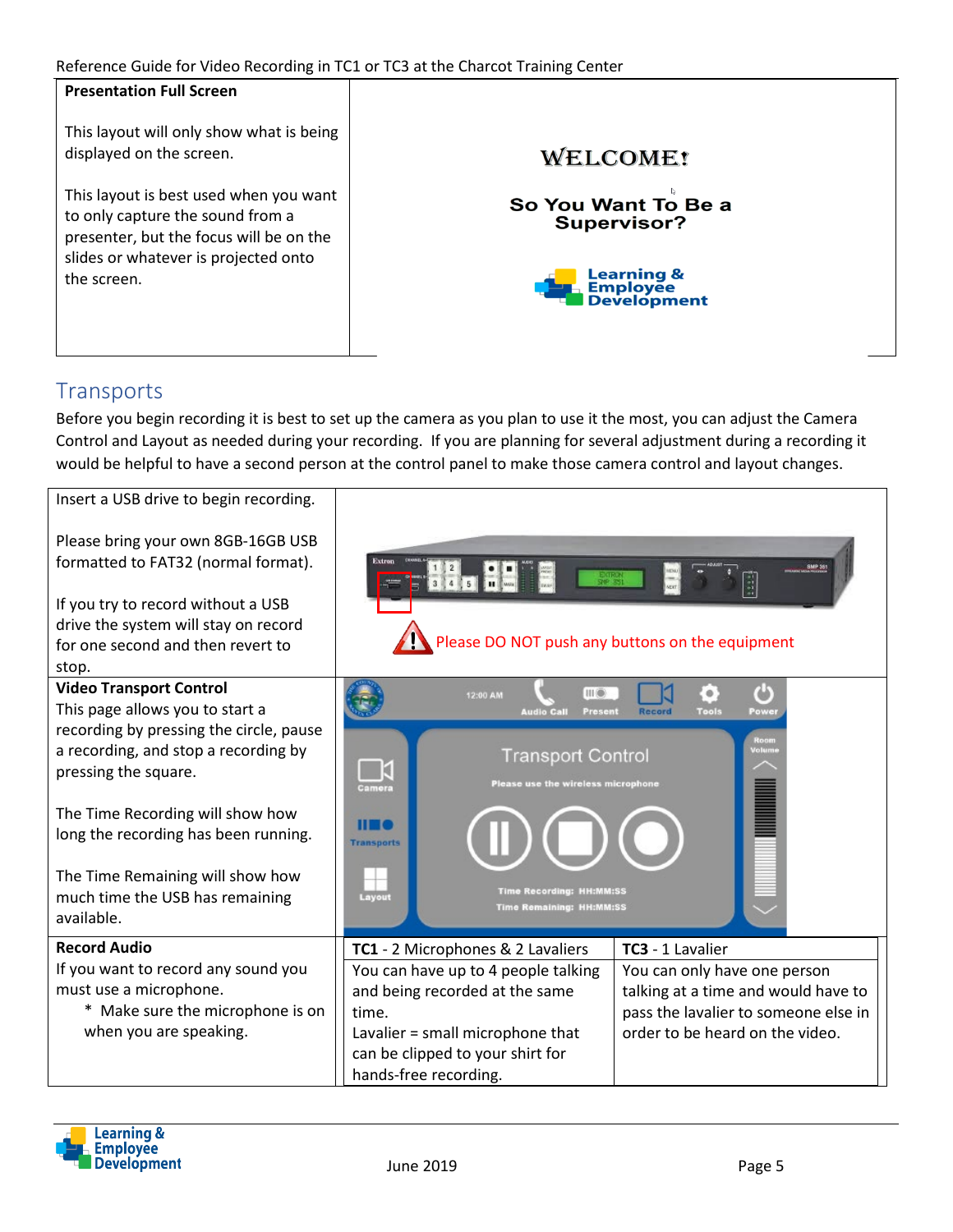# Shutdown Page

| <b>Shutdown Page</b>                                                                                                                                                                              |                                                                                |                                            |
|---------------------------------------------------------------------------------------------------------------------------------------------------------------------------------------------------|--------------------------------------------------------------------------------|--------------------------------------------|
| This screen is shown when you press<br>"Power" on the Welcome Page.                                                                                                                               | System Shutdown<br>If nothing is selected system will shutdown in 1<br>minute. |                                            |
| Pressing shutdown will shutdown the<br>system.                                                                                                                                                    | <b>Shutdown</b>                                                                | Cancel                                     |
| Pressing cancel will return the you to the<br>previous page.                                                                                                                                      |                                                                                |                                            |
| If you do not press anything for one<br>minute the system will automatically<br>shutdown.                                                                                                         |                                                                                | Counter                                    |
| The counter at the bottom of the page<br>will count to 60 to show how much time<br>is remaining before shutdown.                                                                                  |                                                                                |                                            |
| <b>Welcome Page after Shutdown</b>                                                                                                                                                                |                                                                                |                                            |
| After the system is shutdown this screen<br>will be displayed.                                                                                                                                    |                                                                                |                                            |
| If the projector is cooling a popup will<br>show saying please wait while the<br>projector cools down. Once the projector<br>is finished cooling the system will be able<br>to be turned back on. |                                                                                | Please wait while the projector cools down |
|                                                                                                                                                                                                   |                                                                                |                                            |